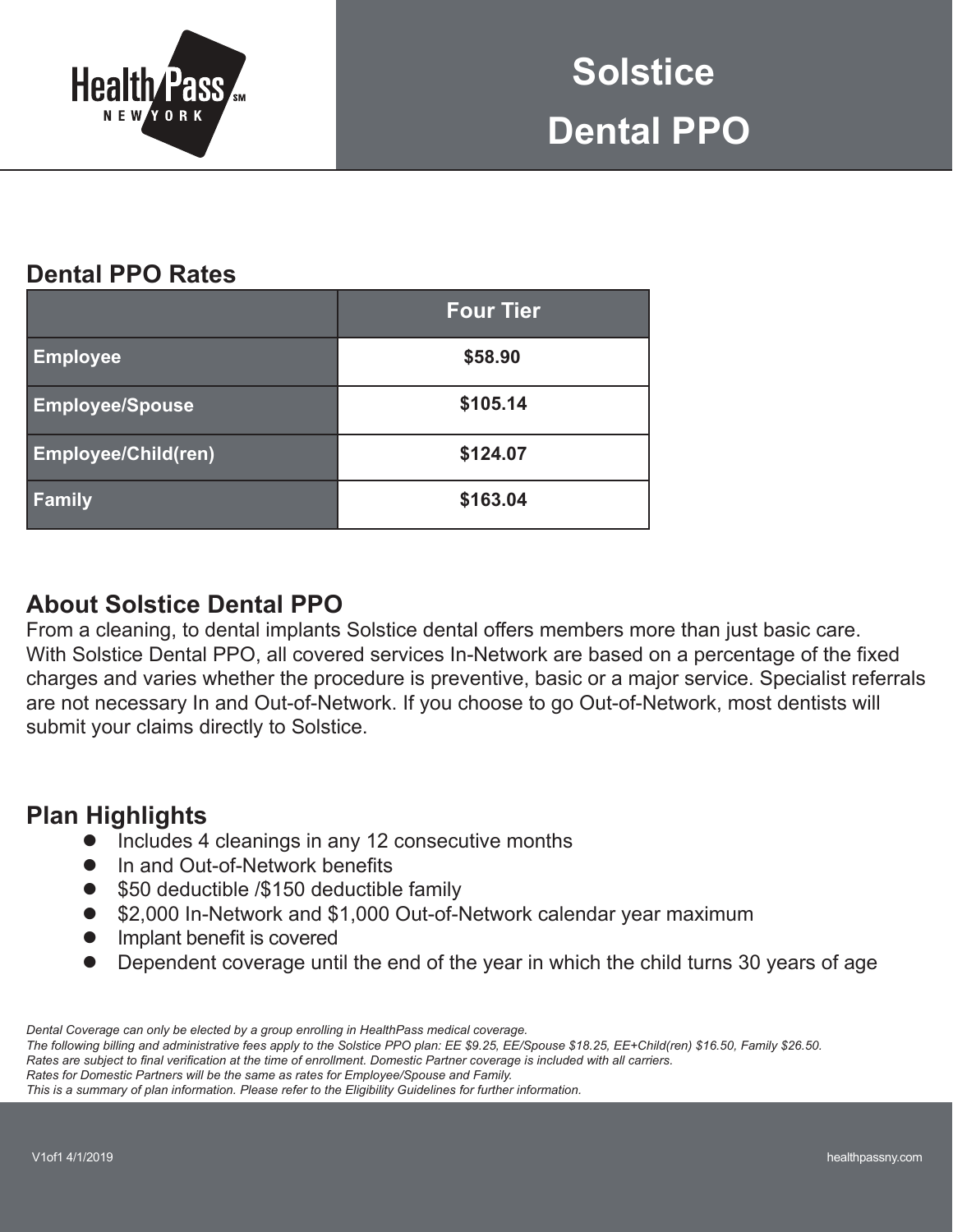

### Dental PPO Summary of Benefits Effective

|                                                                                                   | <b>NON-ORTHODONTICS</b>                |                                        | <b>ORTHODONTICS</b>                                                                                                                                                                                                                                                                                                                                                                                                                                                            |                       |  |
|---------------------------------------------------------------------------------------------------|----------------------------------------|----------------------------------------|--------------------------------------------------------------------------------------------------------------------------------------------------------------------------------------------------------------------------------------------------------------------------------------------------------------------------------------------------------------------------------------------------------------------------------------------------------------------------------|-----------------------|--|
|                                                                                                   | <b>NETWORK</b>                         | <b>OUT-OF-NETWORK</b>                  | <b>NETWORK</b>                                                                                                                                                                                                                                                                                                                                                                                                                                                                 | <b>OUT-OF-NETWORK</b> |  |
| <b>Individual Annual Calendar Year Deductible</b>                                                 | \$50                                   | \$50                                   | \$0                                                                                                                                                                                                                                                                                                                                                                                                                                                                            | \$0                   |  |
| Family Annual Calendar Year Deductible                                                            | \$150                                  | \$150                                  | \$0                                                                                                                                                                                                                                                                                                                                                                                                                                                                            | \$0                   |  |
| Maximum (the sum of all Network and Out-of-Network benefits<br>will not exceed Maximum Benefits)  | \$2000 per person per<br>Calendar Year | \$1000 per person per<br>Calendar Year | N/A                                                                                                                                                                                                                                                                                                                                                                                                                                                                            | N/A                   |  |
| Annual deductible applies to preventive and diagnostic services                                   |                                        |                                        | No (In Network)                                                                                                                                                                                                                                                                                                                                                                                                                                                                | No (Out-of-Network)   |  |
| <b>Solstice BenefitsBooster Included (Increasing Calendar Year Maximum Benefit)</b>               |                                        |                                        | No                                                                                                                                                                                                                                                                                                                                                                                                                                                                             |                       |  |
| Preventive Waiver Saver Included (P&D Services Do Not Accumulate Towards Annual Maximum)          |                                        |                                        | No                                                                                                                                                                                                                                                                                                                                                                                                                                                                             |                       |  |
| <b>Orthodontic eligibility requirement</b>                                                        |                                        |                                        | N/A                                                                                                                                                                                                                                                                                                                                                                                                                                                                            |                       |  |
| <b>COVERED SERVICES</b>                                                                           | <b>NETWORK PLAN PAYS*</b>              | <b>OUT-OF-NETWORK PLAN</b><br>PAYS**   | <b>BENEFIT GUIDELINES</b>                                                                                                                                                                                                                                                                                                                                                                                                                                                      |                       |  |
| <b>PREVENTIVE &amp; DIAGNOSTIC SERVICES</b>                                                       |                                        |                                        |                                                                                                                                                                                                                                                                                                                                                                                                                                                                                |                       |  |
| <b>Periodic Oral Evaluation</b>                                                                   | 100%                                   | 100%                                   | Limited to two (2) times per consecutive twelve (12) months.                                                                                                                                                                                                                                                                                                                                                                                                                   |                       |  |
| <b>Routine Radiographs</b>                                                                        | 100%                                   | 100%                                   | Bitewings: Limited to one (1) series of films per consecutive twelve (12) months.                                                                                                                                                                                                                                                                                                                                                                                              |                       |  |
| Non-Routine - Complete Series Radiographs                                                         | 100%                                   | 100%                                   | Complete Series/Panorex: Limited to one (1) time per consecutive thirty-six (36)<br>months.                                                                                                                                                                                                                                                                                                                                                                                    |                       |  |
| <b>Prophylaxis (Cleanings)</b>                                                                    | 100%                                   | 100%                                   | Limited to (4) prophylaxis in any twelve (12) consecutive months, to a maximum of<br>(4) total prophylaxis and periodontal maintenance procedures in any twelve (12)<br>consecutive months.                                                                                                                                                                                                                                                                                    |                       |  |
| <b>Fluoride Treatment</b>                                                                         | 100%                                   | 100%                                   | Limited to Covered Persons under the age of sixteen (16) years, and to one (1) time<br>per consecutive twelve (12) months.                                                                                                                                                                                                                                                                                                                                                     |                       |  |
| <b>Sealants</b>                                                                                   | 100%                                   | 100%                                   | Limited to Covered Persons under the age of sixteen (16) years, and to one (1) time<br>per first or second unrestored permanent molar every consecutive thirty-six (36)<br>months.                                                                                                                                                                                                                                                                                             |                       |  |
| <b>Space Maintainers</b>                                                                          | 100%                                   | 100%                                   | Limited to Covered Persons under the age of sixteen (16) years, one (1) time per<br>consecutive sixty (60) months. Benefit includes all adjustments within six (6) months<br>of installation.                                                                                                                                                                                                                                                                                  |                       |  |
| <b>Palliative Treatment</b>                                                                       | 100%                                   | 100%                                   | Covered as a separate benefit only if no other service, other than exam and<br>radiographs, were done during the visit                                                                                                                                                                                                                                                                                                                                                         |                       |  |
| <b>BASIC SERVICES</b>                                                                             |                                        |                                        |                                                                                                                                                                                                                                                                                                                                                                                                                                                                                |                       |  |
| <b>Restorations (Amalgam or Composite)</b>                                                        | 100%                                   | 80%                                    | Multiple restorations on one (1) surface will be treated as a single filling.                                                                                                                                                                                                                                                                                                                                                                                                  |                       |  |
| <b>Simple Extractions</b>                                                                         | 100%                                   | 80%                                    | Limited to one (1) time per tooth per lifetime.                                                                                                                                                                                                                                                                                                                                                                                                                                |                       |  |
| <b>Anesthetics</b>                                                                                | 100%                                   | 80%                                    | General Anesthesia: When clinically necessary.                                                                                                                                                                                                                                                                                                                                                                                                                                 |                       |  |
| <b>Adjunctive Services</b>                                                                        | 100%                                   | 80%                                    |                                                                                                                                                                                                                                                                                                                                                                                                                                                                                |                       |  |
| <b>MAJOR SERVICES</b>                                                                             |                                        |                                        |                                                                                                                                                                                                                                                                                                                                                                                                                                                                                |                       |  |
| Oral Surgery (includes surgical extractions)                                                      | 60%                                    | 50%                                    | Extractions: Limited to one (1) time per tooth per lifetime.                                                                                                                                                                                                                                                                                                                                                                                                                   |                       |  |
| <b>Periodontics</b>                                                                               | 60%                                    | 50%                                    | Periodontal Surgery: Limited to one (1) quadrant or site per consecutive thirty-six<br>(36) months per surgical area.<br>Scaling and Root Planing: Limited to one (1) time per quadrant per consecutive<br>twenty-four (24) months.<br>Periodontal Maintenance: Limited to two (2) periodontal maintenance in any twelve<br>(12) consecutive months, to a maximum of two (2) total prophylaxis and periodontal<br>maintenance procedures in any twelve(12) consecutive months. |                       |  |
| <b>Endodontics</b>                                                                                | 60%                                    | 50%                                    |                                                                                                                                                                                                                                                                                                                                                                                                                                                                                |                       |  |
| Inlays/Onlays/Crowns/Implants                                                                     | 60%                                    | 50%                                    | Limited to one (1) time per tooth per consecutive sixty (60) months.                                                                                                                                                                                                                                                                                                                                                                                                           |                       |  |
| <b>Dentures and other Removable Prosthetics</b>                                                   | 60%                                    | 50%                                    | Full Denture/Partial Denture: Limited to one (1) per consecutive sixty (60) months.<br>No additional allowances for precision or semi precision attachments.                                                                                                                                                                                                                                                                                                                   |                       |  |
| <b>Fixed Partial Dentures (Bridges)</b>                                                           | 60%                                    | 50%                                    | Bridges: Limited to one (1) time per tooth per consecutive sixty (60) months                                                                                                                                                                                                                                                                                                                                                                                                   |                       |  |
| <b>ORTHODONTIC SERVICES</b>                                                                       |                                        |                                        |                                                                                                                                                                                                                                                                                                                                                                                                                                                                                |                       |  |
| Diagnose or correct misalignment of the teeth or bite                                             | Not Covered                            | Not Covered                            | Limited to no more than twenty-four (24) months of treatment, with the initial<br>payment of 20% at banding and remaining payment prorated over the course of<br>treatment.                                                                                                                                                                                                                                                                                                    |                       |  |
| *The network percentage of benefits is based on the discounted fees negotiated with the provider. |                                        |                                        |                                                                                                                                                                                                                                                                                                                                                                                                                                                                                |                       |  |

\*\*Out of-Network benefits are based on the 80th Percentile of Usual and Customary Charge.

The above Summary of Benefits is for informational purposes only and is not an offer of coverage. Please note that the above table provides only a brief, general description of coverage and does not constitute a contract.

1.877.760.2247 www.SolsticeBenefits.com Once enrolled, visit: www.MySolstice.net